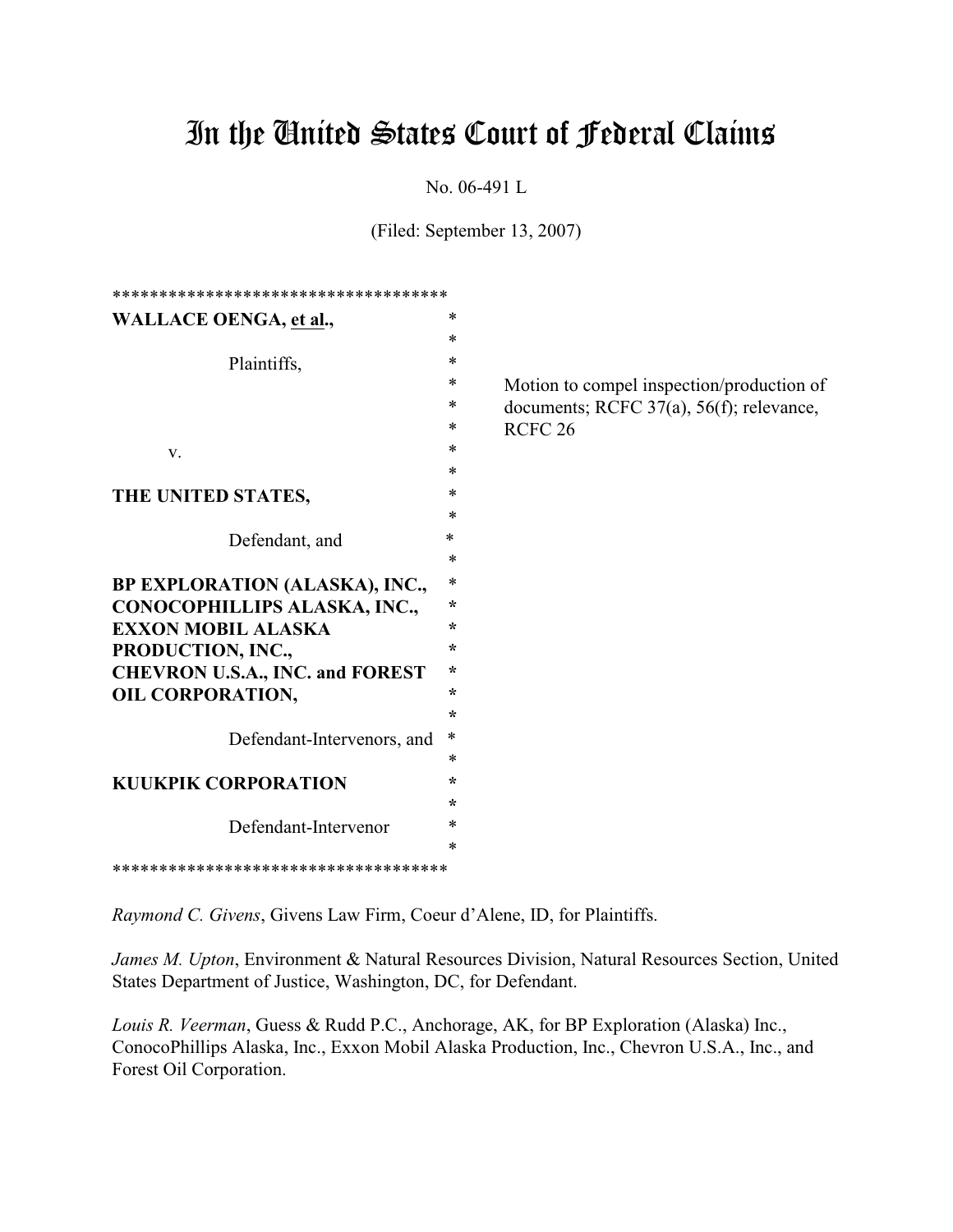*Bruce E. Falconer*, Boyd, Chandler & Falconer, LLP, Anchorage, AK, for Kuukpik Corporation

 $\mathcal{L}_\text{max}$  and  $\mathcal{L}_\text{max}$  and  $\mathcal{L}_\text{max}$  and  $\mathcal{L}_\text{max}$ 

#### **OPINION AND ORDER**

\_\_\_\_\_\_\_\_\_\_\_\_\_\_\_\_\_\_\_\_\_\_\_\_

## **DAMICH, Chief Judge.**

This matter comes before the Court on Plaintiffs' Motion to Compel the production or inspection of certain documents, pursuant to Rules 37(a) and 56(f) of the Rules of the Court of Federal Claims ("RCFC"), sought in discovery from Intervenor ConocoPhillips Alaska, Inc. ("CPAI"). For the reasons discussed herein, the Plaintiffs' Motion to Compel is hereby GRANTED.

### **I. Background**

 Plaintiffs are Native Alaskan Inupiat heirs of Andrew Oenga, now deceased, who was granted a 40-acre Alaska Native Allotment ("Allotment"), Allotment F-14632 Parcel B, as a result of his 1971 application to the United States Department of the Interior. Second Am. Compl. ¶ 11. Plaintiffs assert that the Allotment granted Oenga surface rights only; the subterranean oil and gas rights had been previously transferred by the United States to the State of Alaska.<sup>1</sup> Second Am. Compl.  $\P$  12. Following the probate of Oenga's estate, ownership in the Allotment is now held by the Plaintiffs in various percentages. Second Am. Compl. ¶ 13. In 1989, the U.S. Secretary of the Interior, "acting for, and on behalf of Mr. Oenga," approved a lease agreement ("Lease"), Bureau of Indian Affairs (BIA) Lease No. F-89-01, between Oenga and Standard Alaska Production Company ("Standard Alaska"). Second Am. Compl. ¶ 14. The Lease granted Standard Alaska the use of 10 acres of the Allotment, *inter alia*, "for any and all oil field exploration, development, construction, facilities, production and support purposes." Compl. Ex. A at 5. Standard Alaska changed its name to BP Exploration (Alaska) Inc. (BPX) effective January 31, 1989. The first amendment to the Lease–which has been amended on three occasions, in consecutive years beginning in 1993–expanded the portion of the Allotment subject to the Lease from 10 to 20 acres and converted the Lease from "a year-to-year basis to a fixed twenty-five year term." Compl. Ex. B at 1.

BPX subsequently entered into a separate agreement, the Prudhoe Bay Unit Agreement, wherein it agreed to act as unit operator for four other oil companies ("Working Interest Owners")–CPAI, Exxon Mobil Alaska Production, Inc. ("EMAP"), Chevron U.S.A, Inc. ("Chevron"), Forest Oil Corporation ("Forest") (collectively, the "Oil Companies")–pursuant to

 $<sup>1</sup>$  Defendant instead maintains that the Allotment was conveyed to Oenga in fee simple</sup> title, but "subject *inter alia* to the United States' reservation of 'all of oil and gas in the land so allotted.'" Answer ¶ 12.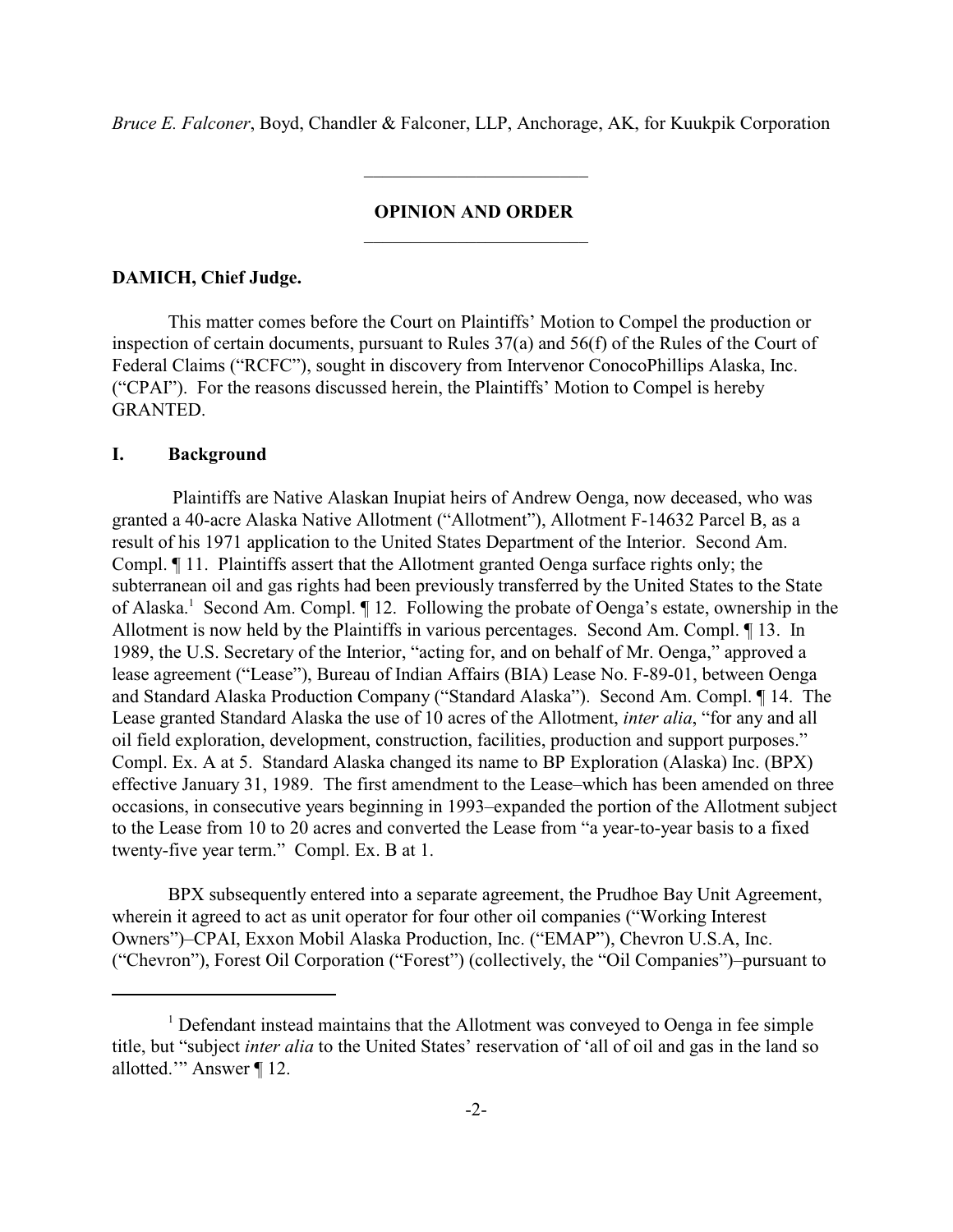what it considers to be its right under the Lease to operate oil production facilities on the Allotment.<sup>2</sup> Oil Companies' Mot. to Intervene at 4. As part of this arrangement, the Working Interest Owners reimburse BPX for costs incurred by BPX as unit operator, and BPX delivers to each Working Interest Owner its proportionate share of all oil and gas produced from leases subject to the Prudhoe Bay Unit Agreement." *Id*.

The gravamen of Plaintiffs' three-count Complaint, originally filed on June 30, 2006 and amended for the second time as of July 17, 2007, is that Defendant has committed a breach of trust by failing to collect, on their behalf, the proper rents or royalties due on the Lease. Specifically, Plaintiffs contend that two statutes, the Indian Mineral Leasing Act, 25 U.S.C. § 396 (a)-(g), and the Indian Long-Term Leasing Act, 25 U.S.C.  $\S$  415(a), and the corresponding regulations for each, govern the amounts of rent or royalties that should be payable under the Lease. In the first count of the Complaint, Plaintiffs allege that Defendant United States breached the fiduciary responsibility and trust obligation owed to Plaintiffs by not collecting royalties on the value of all oil and gas produced on Allotment F-14632, Parcel B, in accordance with these statutory and regulatory guidelines. Alternatively, in the event that the Court finds that all or some aspect of the relief sought in regard to the complaint's first count is unavailable, Plaintiffs contend that Defendants owe them damages for failing to collect fair annual rental on the lease of Allotment F-14632, Parcel B. To support this claim, Plaintiffs cite two appraisal techniques–a) appraising the allotment at its highest and best use, which in this case is its actual use as a multi-wellhead long reach directional drilling oil production facility, and b) the use of comparables of rent paid to owners of surface land used to produce oil or gas from a separately held subsurface estate–that they interpret the Lease as calling for and that Defendants allegedly did not use. Finally, in regard to a similar claim for damages stemming from a breach of trust in the management of trust assets, Defendant allegedly breached the terms of the lease of Allotment F-14632, Parcel B, precluding the use of the parcel's land and an oil and gas production facility located on it to produce oil and gas from other lands, thereby also committing a trespass. Second Am. Compl.  $\P$  32 - 69. On December 22, 2006, the Court granted the Oil Companies' motion to intervene as defendants as a matter of right, pursuant to RCFC 24(a).

#### **II. Plaintiff's Motion to Compel Production**

The documents at issue in the motion to compel now before the Court solely concern the Complaint's second count. On January 30, 2007, Plaintiffs made three requests for production from CPAI as part of discovery. Plf's. Mot. to Compel, App. 1. The documents concerned CPAI's lease of a similar Native Alaskan surface interest at an oil field on Alaska's North Slope, the Colville River Unit ("Colville"), approximately 75 miles west of the Allotment. *Id*. at 4-5. That interest was, in turn, owned by the Kuukpik Village Corporation ("Kuukpik"), an Alaskan Native entity. *Id.* at 5. The first request concerned a copy of the 1997 Surface Use Agreement, and any amendments thereof, between CPAI and Kuukpik regarding compensation paid for

 $P^2$  Plaintiffs allege, however, that BPX violated the Lease by entering into the Prudhoe Bay Unit Agreement. Second Am. Compl. ¶ 9, 58-66.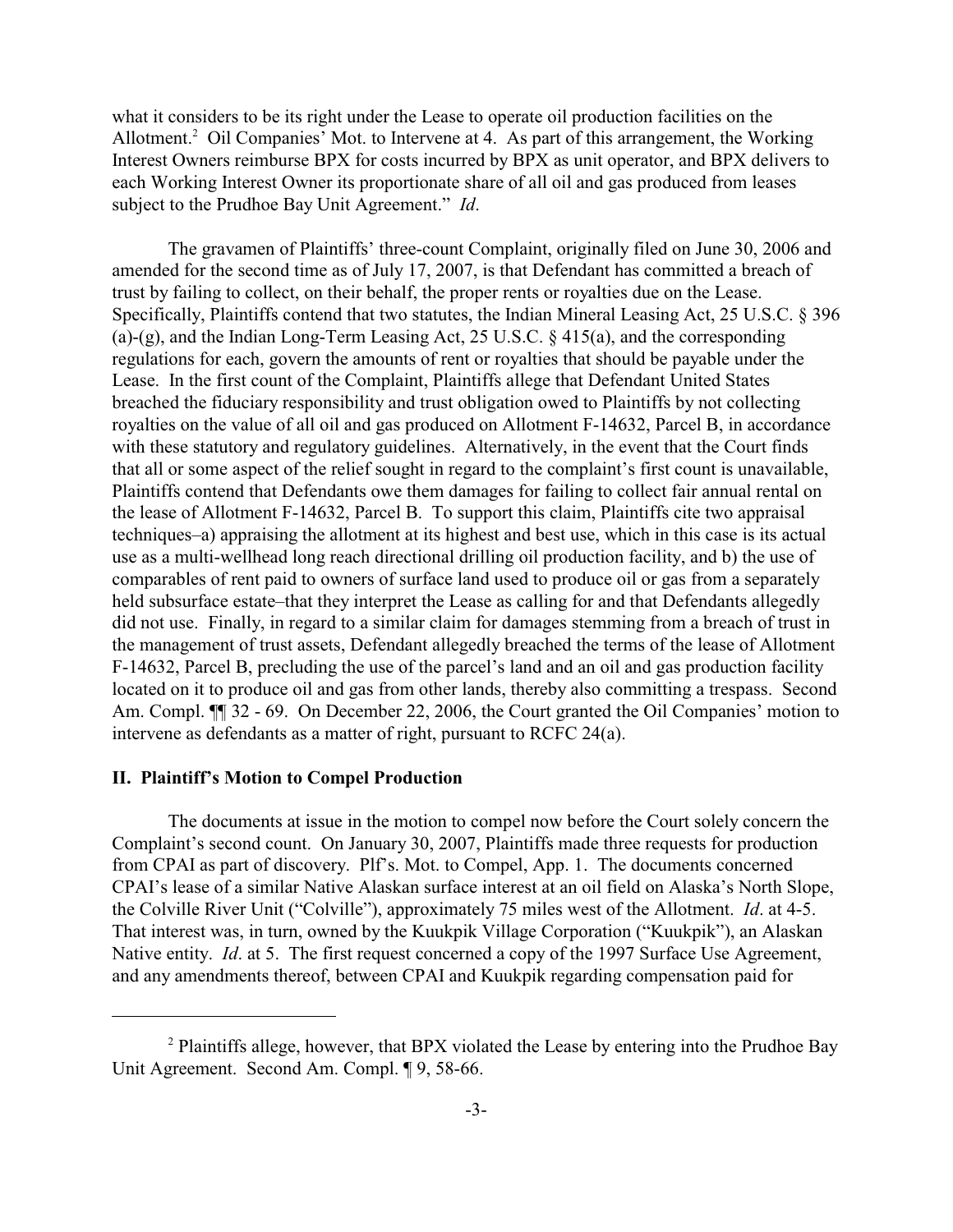CPAI's use of Kuukpik's surface lands in the development of Colville's oil and gas resources. *Id*. App. 1 at 3. Plaintiffs also requested copies of any and all agreements, or amendments thereto, in CPAI's possession regarding compensation paid to Kuukpik for the right to conduct oil and gas activities on Kuukpik's lands in the development of Colville, including but not limited to a 1994 agreement between Kuukpik, the Arctic Slope Regional Corporation (ASRC), and the state of Alaska, and a 1992 settlement agreement between ASRC and Kuukpik. *Id*. App. 1 at 4. Finally, Plaintiffs requested all documents relating to contacts made and responses received in 1993 and 1994 by or on behalf of ARCO Alaska, the predecessor to CPAI, with any employee of the U.S. Department of Interior's Bureau of Indian Affairs (BIA), or any contractors or agents acting on its behalf, regarding ARCO Alaska's desire to lease any portion of Allotment F-14632, Parcel B. *Id*. App. 1 at 6-7.

On March 26, 2007, CPAI objected to the first two requests on grounds of irrelevance. Acknowledging that the request for the 1997 Surface Use Agreement "ostensibly relates to their allegations respecting the determination of fair market value rent for a 40-acre Native allotment," CPAI stated that "the origins of title to the surface and subsurface estates in the lands covered by the...Agreement, the current ownership thereof, the parties to and the terms of the...Agreement, and the nature of the transaction in general are so different from the Native allotment and transactions involved in and at issue in this case as to make the requested document irrelevant." *Id.* App. 1 at 3-4. CPAI noted that the Surface Use Agreement affected land exceeding 100,000 acres, while the land at issue in Plaintiff's dispute with the United States only involved ten (10) acres. *See id*. App. 1 at 3; Second Am. Compl. ¶ 14. CPAI also maintained that the BIA could not have obtained the Surface Use Agreement to determine fair market value for purposes of valuing Native allotments because it lacked the authority to subpoena information from private parties to a private transaction. *Id*. App. 1 at 4.

CPAI admitted its access to or possession of three documents responsive to Plaintiffs' second request–a) a 1992 settlement agreement between ASRC and Kuukpik, b) a 1997 lease amendment "among ARCO Alaska, ASRC, et.al.," and a c) 1997 1431(o) consent agreement between ASRC and Kuukpik–but only in connection to the Surface Use Agreement. As a result, CPAI's objections to the second request were the same. *Id*. App. 1 at 4-5.

CPAI also noted Kuukpik's objections to these requests, in that the documents requested contained "competitively sensitive business information, the disclosure of which would seriously and irreparably harm Kuukpik," and Kuukpik's intent to intervene to make its own case against the requests. *Id*. App. 1 at 3, 5. But CPAI also directed Plaintiffs to two additional and publicly available documents outside the second request's scope that were "critical to an understanding of the origins of title to the surface and subsurface estates in the lands covered by the Surface Use Agreement and the associated agreements"–a 1987 agreement between ASRC and Kuukpik and a 1991 settlement agreement between ASRC and the state of Alaska. *Id*. App. 1 at 6.

On May 14, 2007, the United States, pursuant to RCFC 12(b)(1) and 12(b)(6) moved this Court to dismiss this case for lack of subject matter jurisdiction and failure to state a claim for which relief could be granted, or, in the alternative, for summary judgment. A crux of its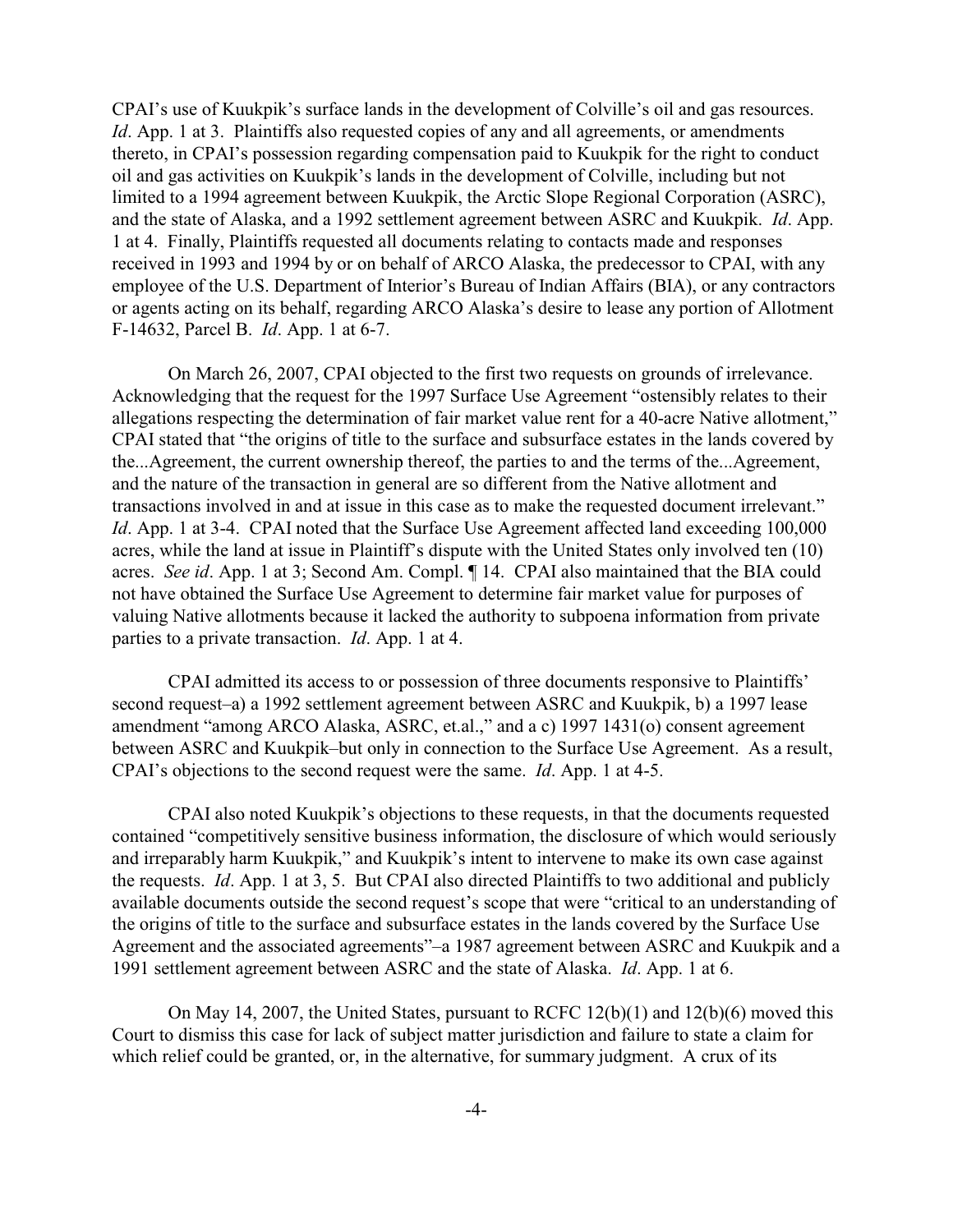argument for dismissal or summary judgment was that neither the lease of Allotment F-14632, Parcel B, nor the Indian Long Term Leasing Act and the Act's regulations required the use of oil royalties to calculate lease rental adjustments. Def's. Mot. to Dismiss at 24-28. Plaintiffs later articulated their view that copies of CPAI's various surface agreements with Kuukpik were necessary to respond to the United States's motion. Specifically, Plaintiffs claimed that "some of these leases for the use of Kuukpik's surface rights apparently provide for royalties to be paid to Kuukpik for the lease of the surface lands used for oil production....." Joint Status Report, May 22, 2007 at 3. The documents were, therefore, necessary to respond to the Rule 12(b)(6) motions "because they address the use of royalties as payment for the lease of Native corporation surface rights in the production of oil leases held by others at other locations." *Id.* The United States disagreed and argued that the information in the requested documents was only pertinent to the issue of damages, and not the matter of discerning liability. *Id*.

Plaintiffs consequently filed their motion to compel on June 12, 2007, contending that the requested documents, including the Surface Use Agreement and all others specifically identified by CPAI in its response to the second request, were relevant "to the issues of Claim Two of this case" and therefore discoverable. Plf's. Mem. in Support of Mot. To Compel at 6. In addressing the government's argument that there existed no obligation to use royalties in calculating lease adjustments for Parcel B, however, Plaintiffs remained unclear as to whether the government's position was that royalties were not a necessary factor to consider in the adjustment of rent due or, in a narrower view, that the law at issue did not require the rent to be set as a royalty. *Id*. at 11.

Plaintiffs addressed both scenarios. First, if the government's motion could be read as an assertion that royalty payments at comparable sites were not necessary to determining "present fair annual rental adjustments," then a royalty payment at a neighboring site for a similar interest in land used for the same purpose still bore relevance to the determination of such adjustments, especially given the requirements of the Indian Long-Term Leasing Act and its regulations.<sup>3</sup> Those regulations mandated a "fair annual rental" reflecting what the property would "command in an open and competitive market" and that would allow the highest possible returns to the owner. *Id*. at 12. And if one read the government's motion to claim that applicable law did not require a "fair annual rental" to be set as a royalty, the documents requested were still relevant because the regulations as applied could require that "present fair annual rental" be set by royalty. *Id*. at 13.

The United States responded to the motion to compel on June 19, 2007, reiterating its interpretation of the Indian Long-Term Leasing Act, associated regulations, and lease terms that

 $3$ The pertinent regulation, 25 C.F.R. Part 162, prevents any business lease of allotted lands on an allottee's behalf that does not return "fair annual rental." Furthermore, all leases must not provide for less than "the present fair annual rental" unless the Secretary of the Interior determines that receiving less "would be in the best interests of the landowner." 25 C.F.R. Part 162 (1982); *see also* 25 U.S.C. § 415(a).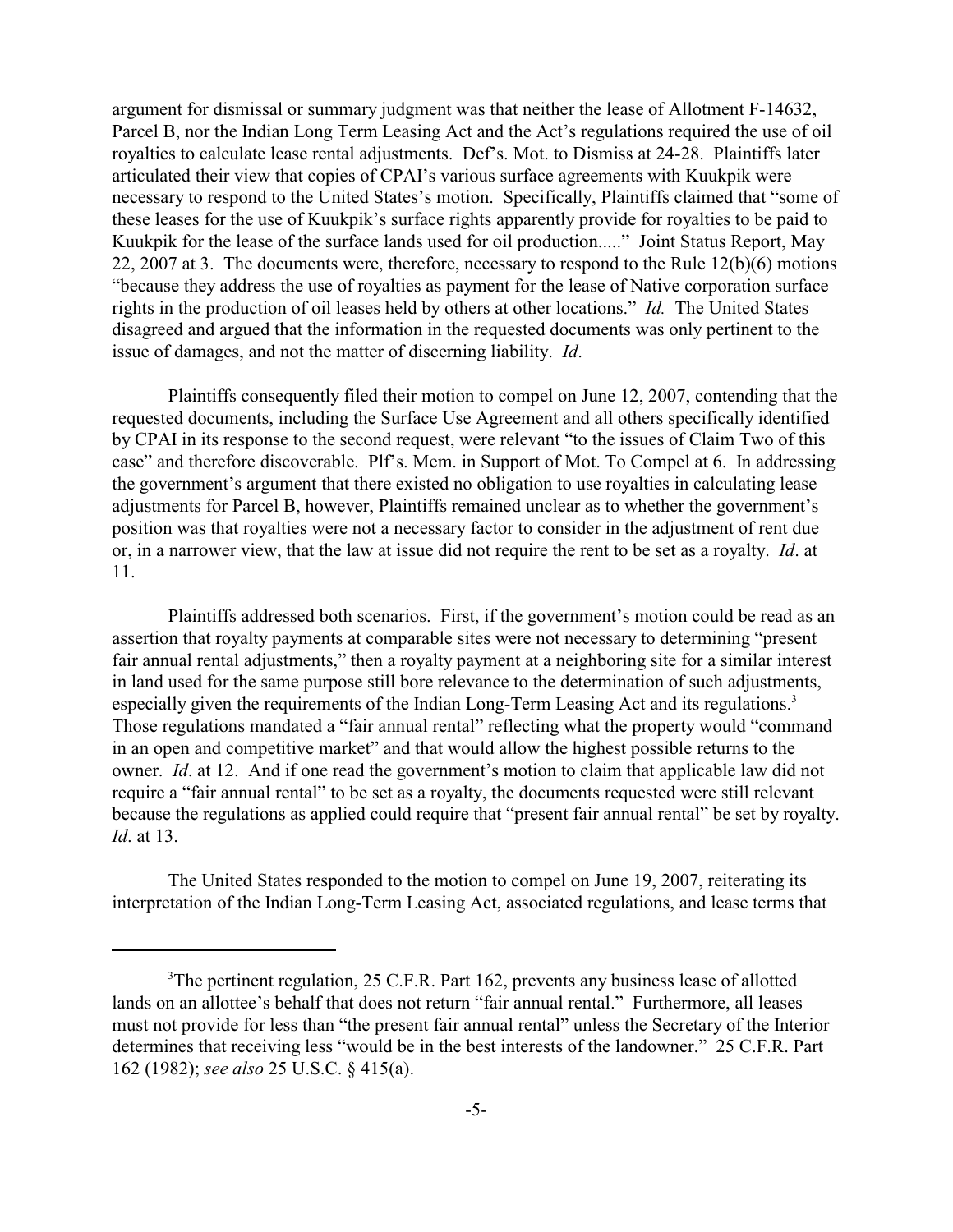the United States did not have to consider royalties in adjusting fair annual rental for a property comparable to Allotment F-14632, Parcel B. Opp. To Plf's. Mot. to Compel at 2-3. And because comparables involved issues of property valuation, the documents requested went to the issue of damages, not liability. *Id*. at 4.

On June 22, 2007, one day following the Court's protective order applying to materials presented during discovery in this case, Kuukpik, which the Court allowed to intervene for the sole purpose of responding to the motion to compel, filed its own memorandum in opposition to Plaintiffs' motion. While agreeing with the government's argument that the documents requested remained irrelevant as to the question of liability, as opposed to the matter of damages, Kuukpik contended, as CPAI had in its responses to the production requests, that the transactions were not comparable at all. The agreements were "very complex" and involved "considerably more than just compensation for land use" (e.g. provisions also entailed contracting and local employment preferences, environmental protections). Kuukpik Corp's. Opp. to Plf's. Mot. to Compel at 10. Most notably, the royalty payments Kuukpik received were carved out of ASRC's royalty interest share and were not "rent" for CPAI's use of Kuukpik's land in a conventional sense, but instead "constitute[d] part of the consideration Kuukpik was able to negotiate and get ASRC to pay in exchange for consenting to development of ASRC's subsurface." *Id*. at 11-12. Kuukpik concluded by arguing that Plaintiffs second claim stemmed from an assumption that the BIA should have determined the fair market rent for the Oengas' Allotment by considering comparable royalties, which was in any event impossible given the BIA's inablity to access information from private parties about a private transaction. Giving Plaintiffs access to such information when the BIA had no such access in the first place "ma[de] no sense and would be wrong." *Id*. at 13.

In their reply to both the United States's and Kuukpik's opposition memoranda submitted on June 27, 2007, Plaintiffs reiterated their views as to the requested documents' relevance. According to Plaintiffs, the heart of the question underlying this dispute was whether the United States had a duty to collect "present fair annual rental" for the lease of Plaintiffs' Allotment. The documents sought would, in Plaintiffs' view, offer evidence as to the use of royalties at comparable sites, but would also help demonstrate whether the rents collected indeed reflected the value the property would command on, as the Indian Mineral Leasing Act's regulations stated, an "open and competitive market." *See* Plf's. Reply Brf. to Mot. to Compel at 3-4.

Turning to Kuukpik's arguments, Plaintiffs claimed that whether the situations surrounding the Oengas' Allotment and Kuukpik's property were comparable was a question of fact that the requested documents could help resolve. In any event, the two properties were indeed similar in that consent from the surface owner was required to access the oil fields on both properties. How much the consent in the Kuukpik situation was worth was subsequently relevant to whether the United States breached its duty to collect "present fair annual rental value." The fact that the BIA never had access to the documents was simply immaterial to the issue of whether the documents indicated that the United States breached its duty to collect "present fair annual rental." *See* Plf's. Reply Brf. to Mot. to Compel at 5-6.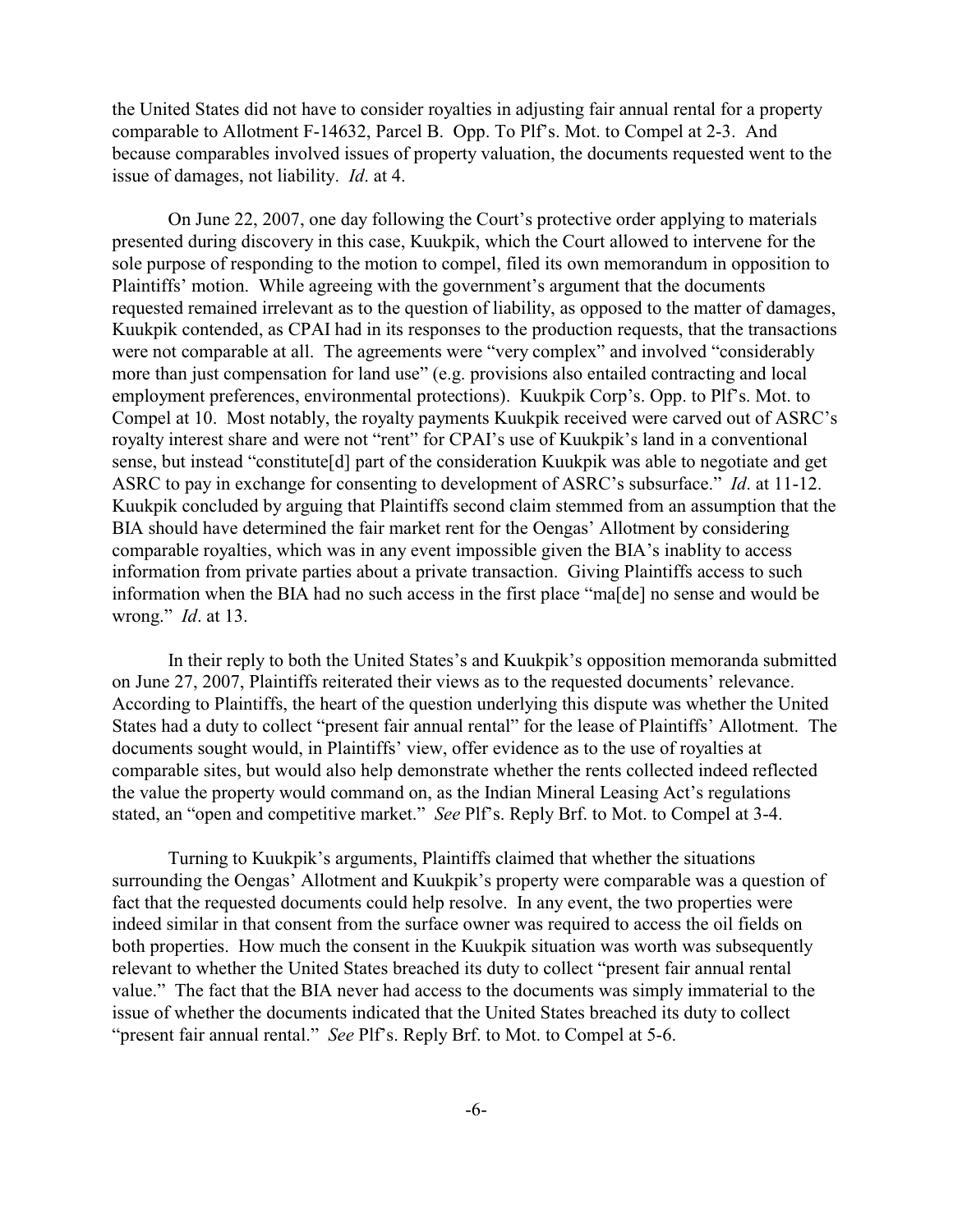#### **III. Discussion**

Relevance to a dispute constitutes the basic standard governing the discoverability of requested material. RCFC 26(b)(1). Any such materials do not need to be admissible, but only reasonably calculated to lead to admissible evidence. *Id*. ("Parties may obtain discovery regarding any matter, not privileged, that is relevant to the claim....[which] appears reasonably calculated to lead to the discovery of admissible evidence."). Discovery of such documents may be limited if a request would be unreasonably cumulative or duplicative, if a party has failed to timely seek discovery, or where the burden or cost of discovery outweighs its benefits, taking into account such factors as the proposed discovery's importance in resolving the case's underlying issues. RCFC  $26(b)(2)(i)$ , (ii), and (iii). Neither of these factors applies here, nor has either party attempted to argue the opposite. The question before the Court is indeed, then, as all parties here have noted, whether the requested materials–namely 1) the 1997 Surface Use Agreement between Kuukpik and ARCO Alaska, 2) the 1992 settlement agreement between ASRC and Kuukpik, 3) the 1997 lease agreement between ARCO Alaska, ASRC and others, and 4) the 1997 1431(o) consent agreement between ASRC and Kuukpik–have the potential to lead to admissible evidence in this dispute.

Federal Rule of Civil Procedure 26, to which RCFC 26 corresponds, has been broadly construed to "encompass any matter that bears on, or that reasonably could lead to other matter that could bear on, any issue that is or may be in the case." *Oppenheimer Fund, Inc. v. Sanders*, 437 U.S. 340, 351 (citing *Hickman v. Taylor*, 329 U.S. 495, 501 (1947)). Discovery is not limited to issues raised by the pleadings, nor to a case's merits, as a variety of fact-oriented issues, among others, may arise during litigation. Notably, however, it is proper to deny discovery of matter that is relevant only to claims or defenses that have been stricken or to events that occurred before an applicable limitations period, unless the information sought is otherwise relevant to issues in the case. *Id*. at 351-352.

These standards, in essence, create a very steep obstacle for Defendants to overcome as they seek to prevent the production of the documents Plaintiffs request. The second count of Plaintiffs' Complaint involves a straightforward issue–whether or not Defendant entered into a lease of the Oengas' property that did not return "fair annual rental" and that collected less than "fair annual rental." If information about the rents paid on even remotely similar properties could conceivably help answer the question of whether the lease at issue indeed involved a "fair annual rental," the Court would have to adhere to Rule 26's very lenient discovery standards and admit such information into evidence. The Court believes that such a situation is the case with the documents Plaintiffs seek.

The United States and Kuukpik have presented three arguments against the production of the documents at issue, neither of which the Court finds compelling. First, both the United States and Kuukpik contend that because the BIA had no obligation to consider royalty rates paid to owners of allegedly comparable properties, information regarding "the specific terms and conditions agreed to in a different (even if allegedly similar) transaction involving others whose relationships are in no way governed by the statute, the regulations, or the lease form that are the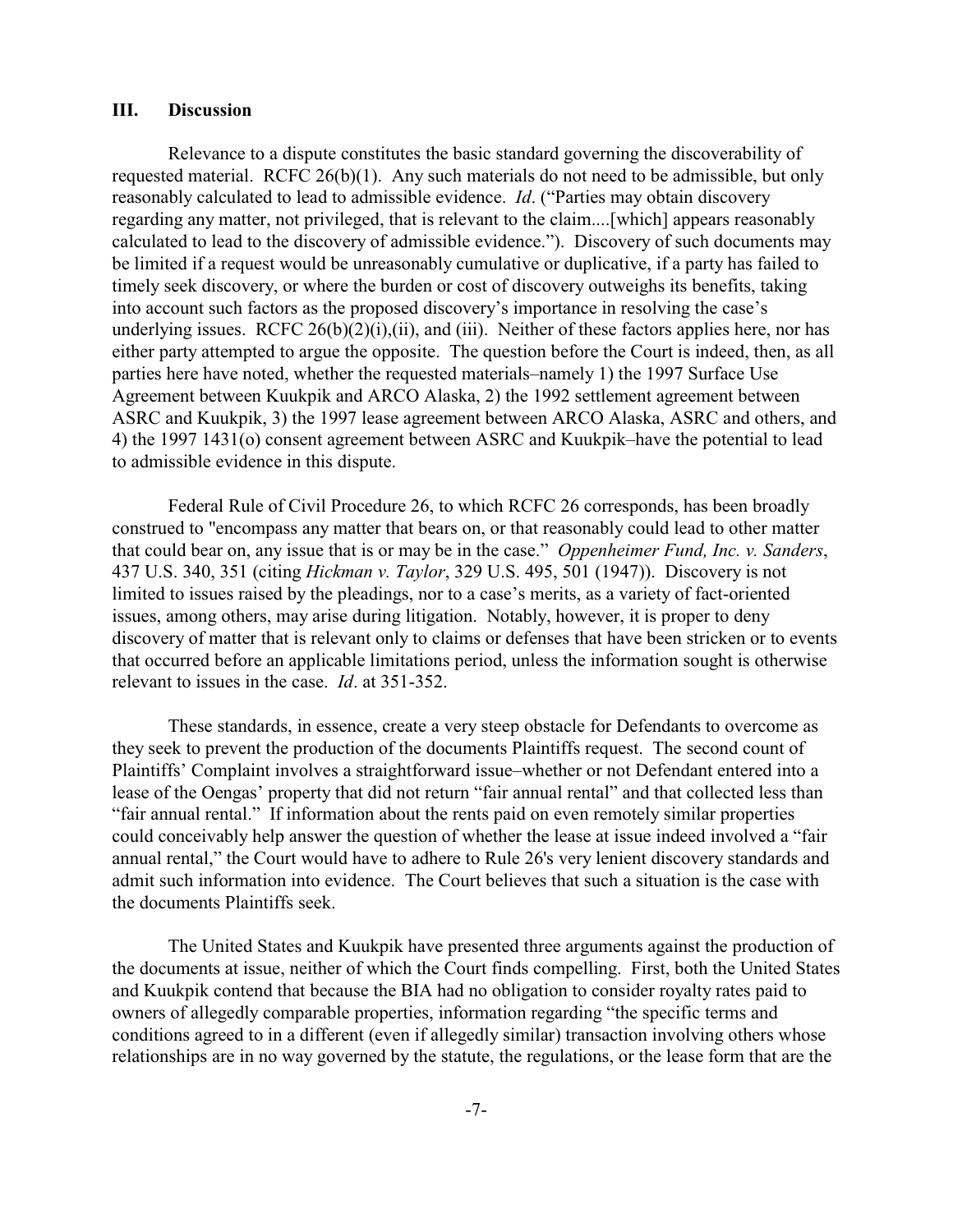claimed source of the obligation Plaintiffs allege the United States breached" cannot be relevant to determining whether the United States breached its obligation to collect a fair annual rental. Kuukpik Corp's. Opp. to Plf's. Mot. to Compel at 9. Consequently, such information remains far more useful to the calculation of damages and not the determination of liability. *Id*.

While the United States and Kuukpik are correct in pointing out this information's relevance to the issue of damages, their concern over the documents' possible irrelevance to the question of liability–specifically whether the rent at issue was "fair"–is misplaced. Edward Morse, the real estate appraiser Plaintiffs have hired to provide expert testimony, has stated that "[r]entals of lands that are being used for a similar use as the subject Oenga property, even if they have some differing characteristics, are stilll.....needed for an analysis of the subject's rental potential." Decl. Of Edward Morse, p. 3, ¶ 7. In response to this basic contention, the United States and Kuukpik have presented their argument regarding the issue of damages versus liability. But neither the United States nor Kuukpik have responded to Morse's more important conclusion that the documents Plaintiffs seek are absolutely necessary for him to "render a full and complete opinion in response to the United States' Motion to Dismiss or in the Alternative for Summary Judgment regarding the use of royalties in valuing and setting rental rates for the Oenga property." *Id*., p. 4, ¶ 8. In fact, Mr. Morse has stated that "[t]here is no known verifiable alternate source for this market rental information." *Id*., p. 3, ¶ 7.

Both the Supreme Court and the Federal Circuit have also acknowledged the usefulness of comparability studies in determining whether a given rental adjustment is fair according to criteria aggrieved parties have presented to them for interpretation. In *Cisneros v. Alpine Ridge Group*, 508 U.S. 10 (1993), the Supreme Court approved the Department of Housing and Urban Development's (HUD) use of comparability studies to cap rents landlords participating in the socalled "Section 8" housing program<sup>4</sup> could charge, when private developers who leased units to tenants under this program through contracts with HUD claimed that these caps violated their rights under the Fifth Amendment's due process clause to annual rent increases based on automatic adjustment factors alone. *Cisneros v. Alpine Ridge Group*, 508 U.S. 10 (1993).

<sup>&</sup>lt;sup>4</sup>The so-called Section 8 housing program under the United States Housing Act of 1937 authorizes private landlords who rent to low income tenants to receive "assistance payments" from the Department of Housing and Urban Development (HUD) in an amount calculated to make up the difference between the tenants' rent payments and a "contract rent" agreed upon by the landlords and HUD. Under the program, tenants make rental payments based on their income and ability to pay. HUD then makes "assistance payments" to the private landlords in an amount calculated to make up the difference between tenants' individual contributions and "contract rents" agreed upon by a specific landlord and HUD. Pursuant to the applicable statute, this contract rent is, in turn, to be based upon "*the fair market rental* (emphasis added)" value of the dwelling, allowing for a modest increase over market rates to account for the additional expense of participating in the Section 8 program. 42 U.S.C. § 1437f(a),(c), (1988 ed., Supp. III); *see also Cisneros v. Alpine Ridge Group*, 508 U.S. 10 (1993).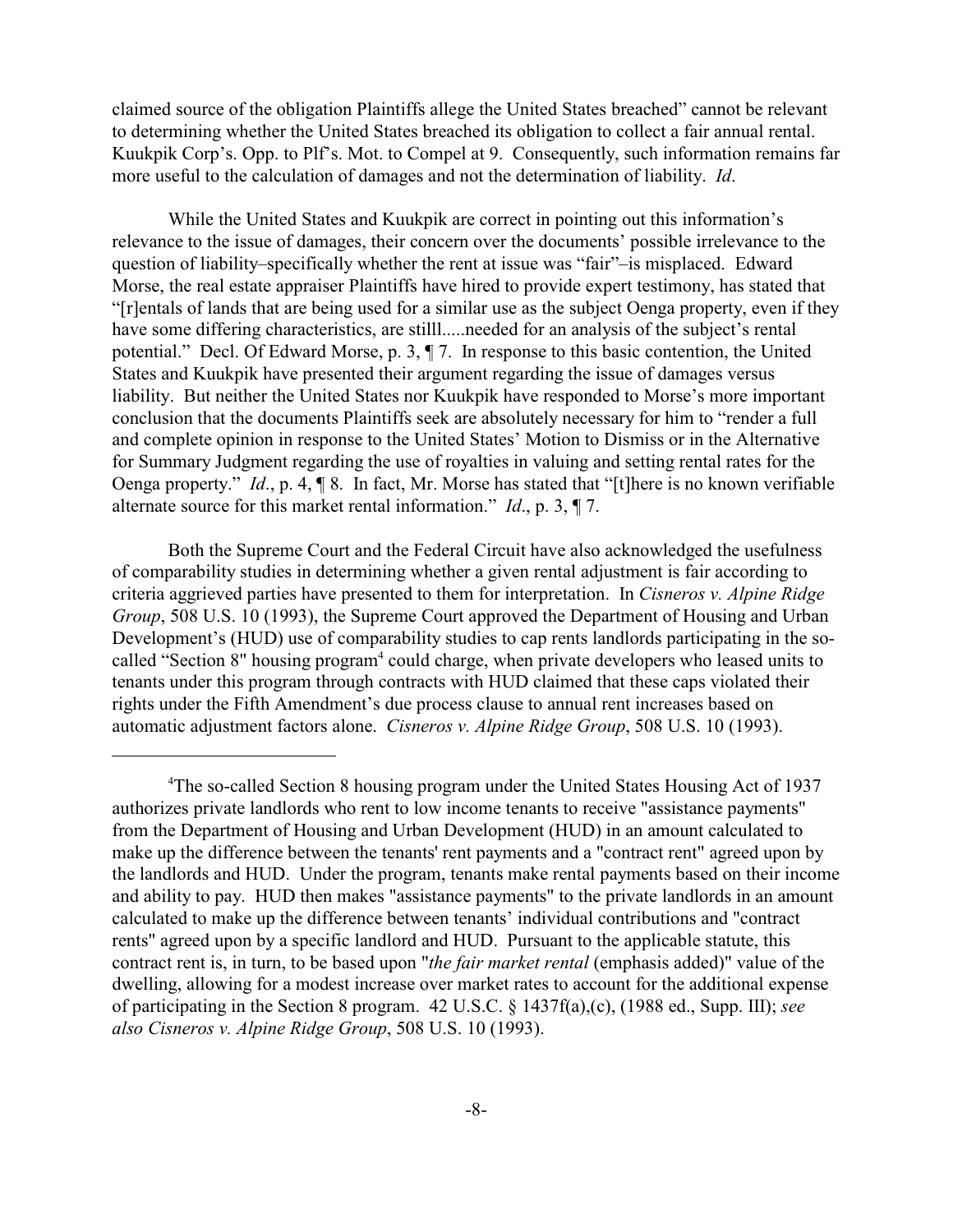Referring to the *Alpine Ridge* decision, the Federal Circuit, dealing with another similar "complaint about the quality and technical soundness of the individual comparability studies used as the basis for particular rent caps" in the administration of the same program, also sanctioned the use of market comparison studies to cap annual rent adjustments in principle. *Nat'l. Leased Hous. Ass'n. v. United States*, 105 F.3d 1423, 1431 (Fed. Cir. 1997). The information the Oengas seek in this case, then, to bolster their argument as to what constitutes "fair rental value"–information detailing the rents charged in similar instances–is, therefore, conceivably relevant from a conceptual perspective.

Kuukpik, however, makes a further argument against Plaintiffs' motion to compel production by contending that the transaction the documents cover are not comparable. As Plaintiffs correctly indicate, this argument constitutes a fundamental misreading of Rule 26 discovery standards. For the previously stated reasons, the documents at issue could lead to the discovery of admissible evidence if the transactions they reflect are indeed comparable. But whether they are comparable in the first place is an issue of fact the Court must determine in evaluating the document's admissibility. And the appropriate documents must be produced for the Court to make this determination. Kuukpik's argument, as a result, is one best left for the fact-finding context of a trial, or for the consideration of the dispositive motions now before the Court.

Finally, Kuukpik claims that giving access to these documents when the BIA had no access to them "makes no sense and would be wrong" because the BIA lacks the authority to compel production of information concerning private transactions. But the concern over the BIA's inability to do what this Court, when presented with appropriate reasons supported by law, has the power to do is completely immaterial.

In conclusion, the Court wishes to address Kuukpik's concerns over the harm that could result from the inadvertent disclosure of contents of the documents Plaintiffs seek. To illustrate this concern, Kuukpik, in a footnote, cites a very recent precedent from this Court, *Northrop Grumman Information Technology, Inc. v. United States*, 74 Fed. Cl. 407 (2007), to highlight how "there is very little in the way of an effective remedy in the event of disclosure." Kuukpik Corp's. Opp. to Plf's. Mot. to Compel, n.1. The Court, however, notes that that case concerned a successful motion for intervention to supplement a protective order that did not already make provisions for the Intervenor to play a significant role in discovery for the purpose of safeguarding the confidentiality of proprietary information. *See generally Northrop Grumman Info. Tech., Inc. v. United States*, 74 Fed. Cl. 407 (2007). The effect of the decision was to create a situation resembling what exists here, in which an intervenor is allowed such a role in acknowledgment of its interests in trade secret protection. In other words, that decision, from which Kuukpik quotes selectively, does not support Kuukpik's contention that the Court should somehow go further and prevent the production of the requested documents given Kuukpik's view that the arrangements the Court has already made to ensure confidentiality do not adequately address Kuukpik's concerns. Without more, this Court cannot preclude production of the requested documents.